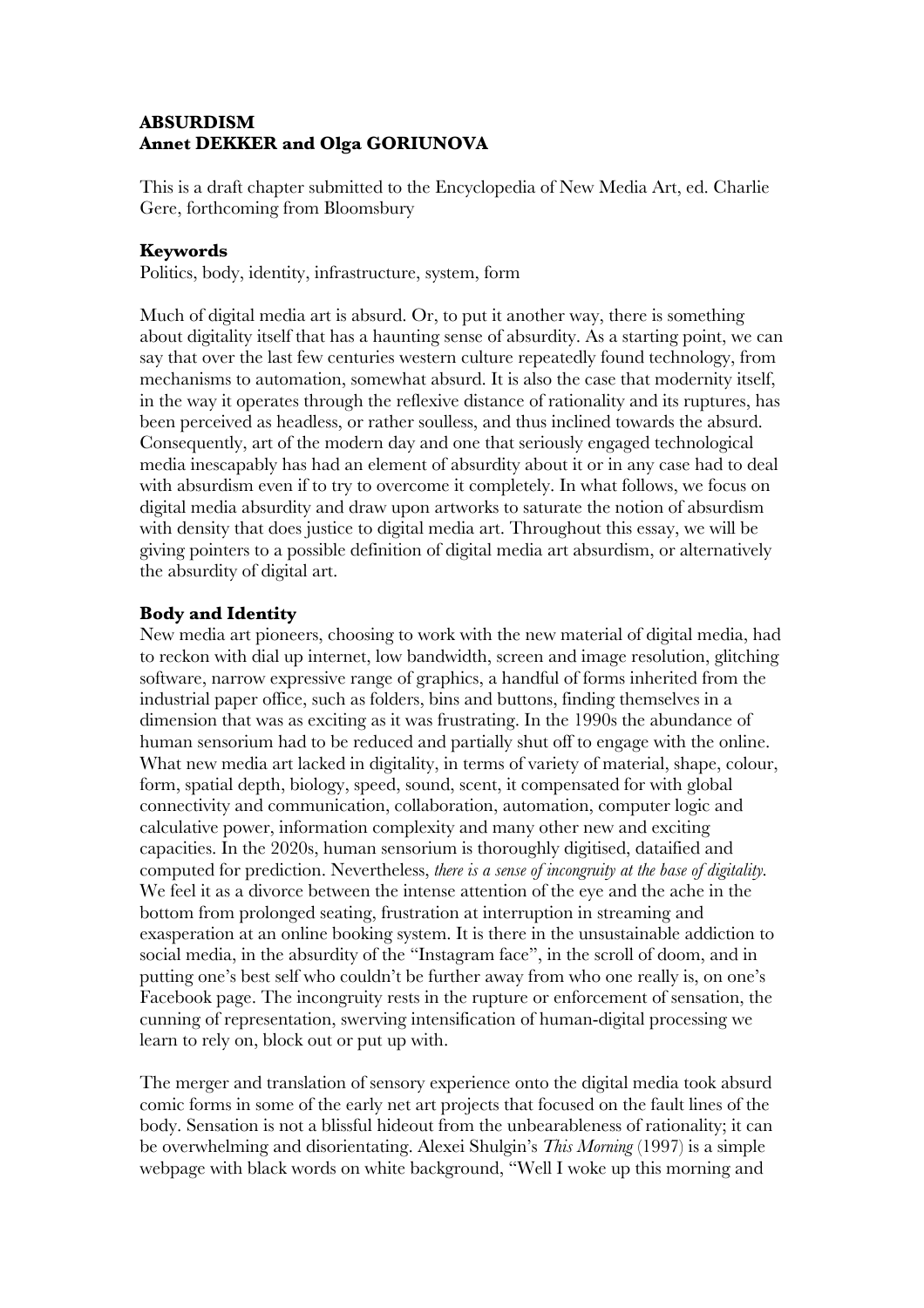realised that", followed by pop-up windows with different messages, including, "I want to eat", "I want to drink", "I want to piss", "I want to work", "I want to f\*\*k", "I want to smoke" etc, with sliding "all at once" scattered around the index page. "Desires are tearing me apart". At some level, this project is an existentialist declaration of absurdity. Repetitive and exceptionally plain, its performance is delineated by the mechanistic dynamics limited to the HTML of 1997, and even today it is overwhelming. The viewer has to "enable pop up windows" in their browser; they will then have to force their browser to quit, as the popping up windows don't go away.

On the most superficial level, digitality involves dealing with ruptures in human sensorium so that we find delight in gestural, necessarily formalist and in a certain way minimalist artworks that work with this medium. Shulgin's *FUFME* (2000) is another absurd attempt to quelch bodily needs with the offering of networked communication. Pronouncedly unworkable with visibly impossible, at least for female users, designs for having sex online, the project is all but mockery of human sexual drive. It's rude, and not only in its topic. Neither intimacy nor exhibitionist eroticism conjugate with computer graphics of the surgery room clarity depicting the imaginary product. Formalism, noted Mikhail Bakhtin in 1920s, exhibits a nihilistic tendency. *FUFME* is nihilistic, and not necessarily in its treatment of the human body. It is a mockery of technological revolution and capitalism, eager to valorise any new development. Multiple networked sexual toys, aiming at commercial success, were developed in the years following, making *FUFME* into a cautionary tale. If early art projects engaged complexly constructed emotion (Paul Sermon, *Telematic Embrace,* 1992), today designing for addiction means engaging directly with the release of hormones.

*ZYX* an iPhone app launched in 2012 during the hype of app productions by the Dutch / Belgium duo JODI is perhaps less nihilistic, but similarly absurd in how it addresses the human body. Looking at the mobile phone as an extension of bodily functions, the app instructs the user to perform movements, ranging from spinning and swinging the phone to blowing into the microphone, searching for the North and standing still. The movements are captured and played back, intercepted by a flashing mix of images in between. The project is often described as staging a participatory performance, but the absurdity of such a soliloquy of actions is clearly delineated by the choice of movements that are outside of the usual repertoire of human-machine interaction. Yet, these movements are easy to do. The absurd is illogical even when it is visibly logical, like instructions to perform banal physical movements in space. It addresses the physical relation bodies have with small machines, which in some cases may lead to near sightedness, de-regulation of muscles and a need for physiotherapy.

Considering three examples above makes it clear that the absurdism of digitality is not founded on disembodiment. In other words, *the incongruity of the digital absurd is not a mismatch between the body and the mind.* To extend the argument further, the body, but also gender and ethnicity are not reducible to biological realities and are constructed in multiple dimensions of human experience, whether online or offline. There is a wealth of scholarship and art dealing with, for instance, racialisation online, which began in the 1990s and continues today in relation to algorithmic bias (Nakamura, 2007). Neither such incongruity rests within the "superiority of the analogue", whether it is a sensation, experience or quality of time and space. Brian Massumi aligned the analogue, as a physical property of waves of sound, light, temperature or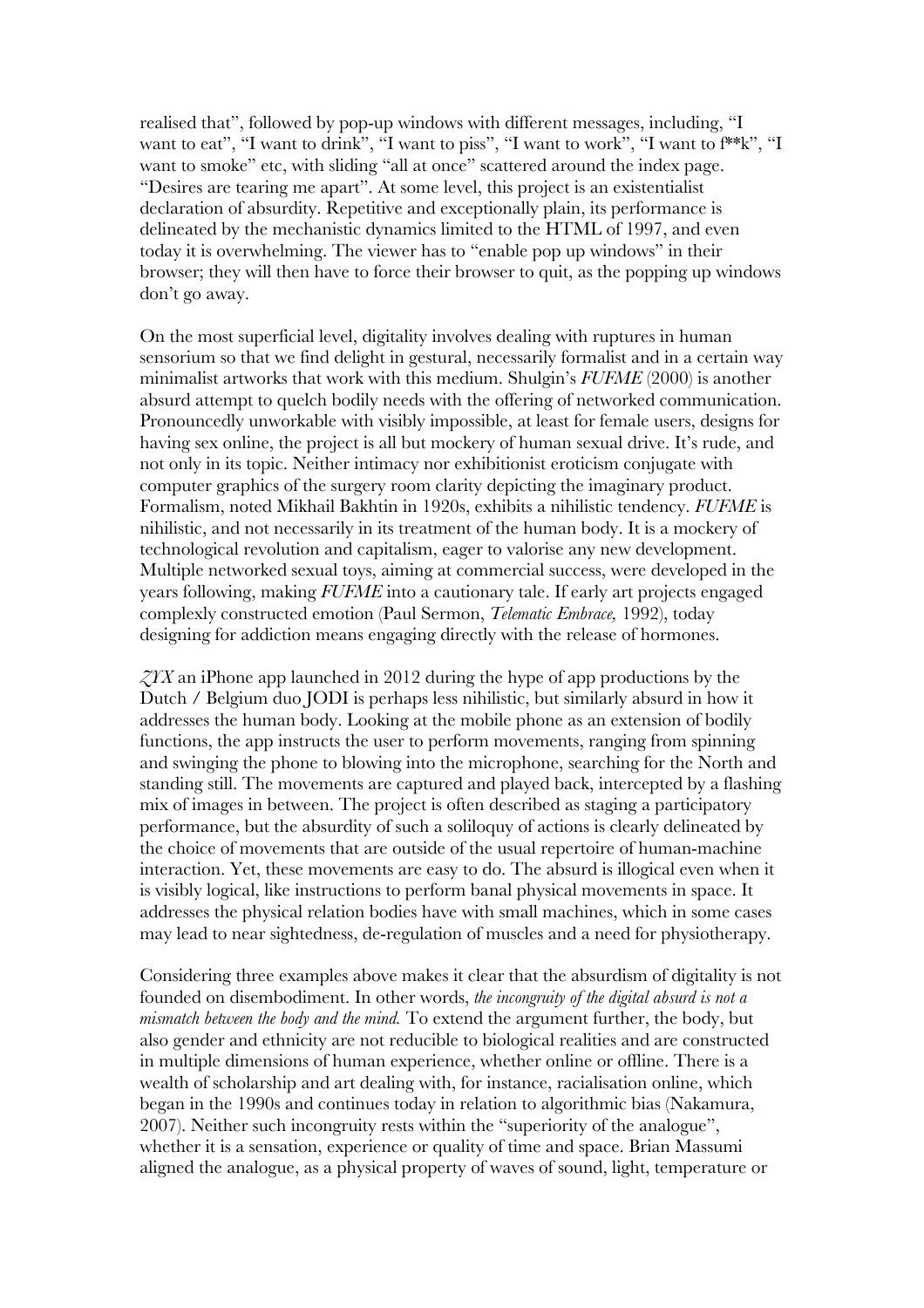voltage to sensation, incompleteness, and ultimately, a potential for "thinking and imaging virtuality", while linking the digital and discrete to quantification, predictive calculation of possible options and, thus, possibilistic control (Massumi, 137, 2002). At the end of his essay, Massumi proposes that instead of obsolescence, there is a continuing cooperation and intertwinement of the analogue and the digital.

Indeed, there is a constant and smooth translation of analogue into digital into analogue, for instance, in the operation of loudspeakers or headphones, and we don't find them absurd. Quantified body devices can be helpful to people. The digital engages our bodies and emotions directly, before we know it. Still, throughout decades and inlcuding today, technical imagination of the body, emotion and sensation keep bordering on keen absurdity, whether it is *FUFME*, Google Glass or metaverse. It offers a human user a reconfiguration that includes a certain openness to violence, new, subtle and previously unknown kinds of upset, assault and grievance. Violence is absurd by default.

A great number of projects work with this theme. Gordan Savičić in his *Constraint City. The Pain of Everyday Life* (2008) created a corset with high torque servo-motors and a WIFI-enabled game-console to be worn as a fetish object. As the user walks around the city, the sensors pick up wireless signal of nearby encrypted networks. The higher the wireless signal strength, the tighter the corset becomes. *Constraint City* maps a city in terms of the strength and volume of wireless networks while mapping the body with bruises. Various kind of bruising is common with digital media, whether it is a result of being individually targeted by trolls or a systemic outcome, for instance, a feature of the job of social media content moderator (Eva and Franco Mattes, *Dark Content*, 2015). Eva and Franco Mattes' *BEFNOED* [*By Everyone, For No One, Every Day*] (2014–) was created by asking anonymous workers across the world to perform simple actions based on text instructions in front of a webcam. The work recalls conceptual art practices in which instructions scribbled on small notes were enough to be art, and responds, at the same time, to the labour critical works that emerged when mechanical turks became more commonly known and used. The artists distributed the resulting videos via Tumblr for the occasional viewer to encounter, yet the art public in the galleries was forced into a series of physically awkward and bizarre positions, making them take on the in the context of art production. Here the body as workforce is reassociated with the social and political labour conditions of the new reality of human-machine relations.

A striking example of the violence of the construct of race is the eBay auction of *Keith Obadike's Blackness* in August 2001. The auction was part of the "black.net.art" actions by artists duo Mendi + Keith Obadike and it began on 8 August to be online for ten days. After four days and twelve bids, reaching \$152.50, eBay closed the auction, quoting "inappropriateness" of the item. Following the default descriptions of eBay, the bid started with enumerating the pros of buying Blackness, such as "This Blackness may be used for securing the right to use the terms 'sista', 'brotha', or 'nigga' in reference to black people. (Be sure to have certificate of authenticity on hand when using option)", and juxtaposing it with a list of "warnings" of the downsides of owning a black identity, for instance, "The Seller does not recommend that this Blackness be used during legal proceedings of any sort. The Seller does not recommend that this Blackness be used while seeking employment". Amplifying the idea of generic Blackness while simultaneously emphasizing its absurdity, the project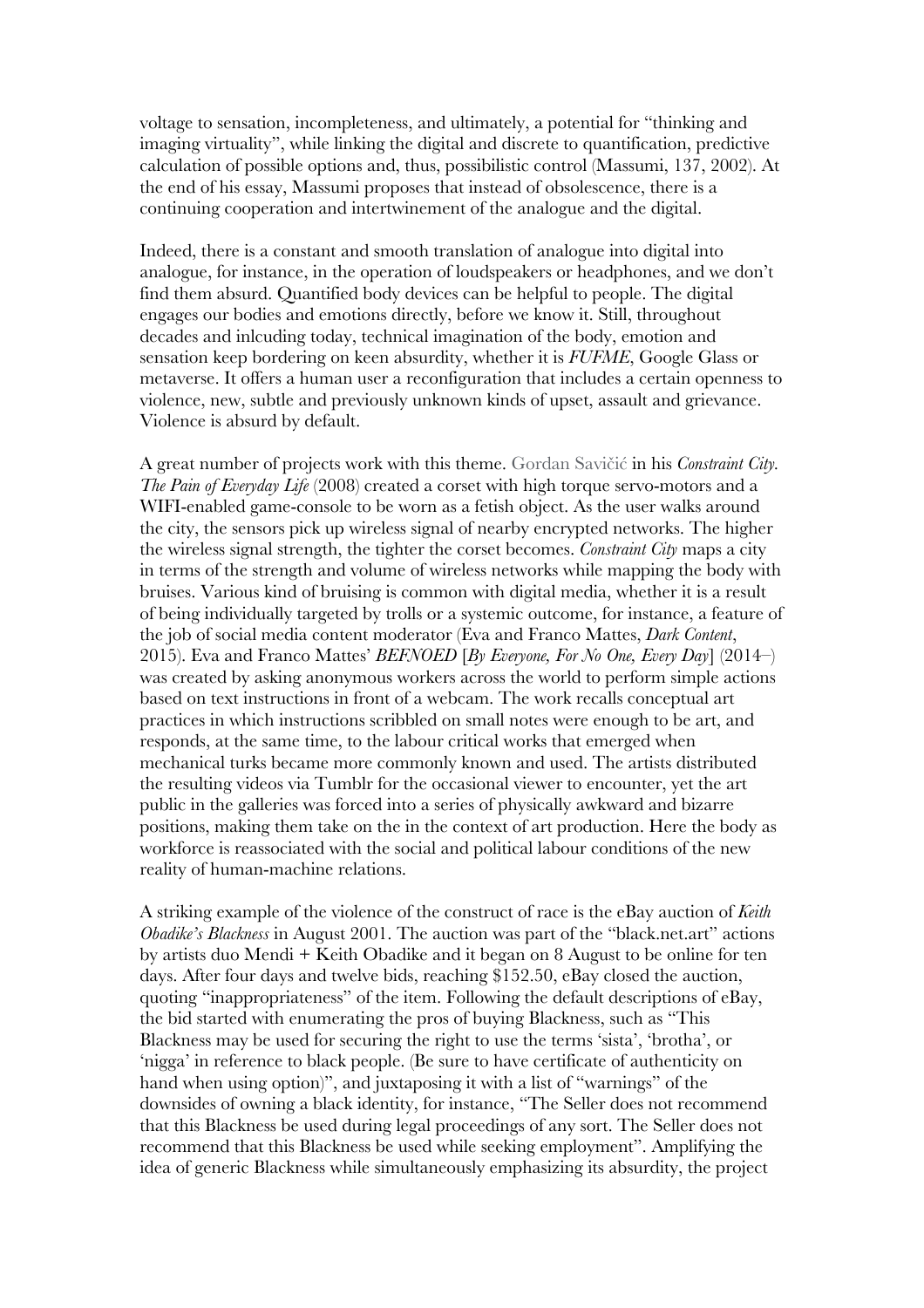undermined the popular idea of emancipatory potential of identity play of the early web. Instead, Keith Obadike emphasized that web technologies, and their myths, were based on "the language of Western colonialism, from Netscape Navigator to Internet Explorer, eBay.com and Amazon.com" (Dean 2019: 171), linking libertarian enthusiasm to the history of colonialism and slavery. By layering bodies, minds and technologies in an acerbic response to the idea of web-based emancipation, Mendi + Keith Obedike show how companies as well as platforms and their publics continue racialising people.

The discussion of gender and technology has its own entry in this volume. Here, we would like to briefly mention *GashGirl* by Francesca da Rimini et al. (1997). Francesca da Rimini's alter ego doll yoko or GashGirl emerged already in the mid 1980s, but her ghostly character developed into an absurd virtual identity in the mid 1990s through various e-mail relationships and narrative exchanges in online communities. Partly collected together in the novel *FleshMeat* (1998), an infinite pond of dead girls in dollspace appears to critique the misrepresentation and misrecognition of women in all aspects of life. Extrapolating from the mad woman's hysteria to the unborn female fetuses, Da Rimini's ghosts roam the web. Mimicking the behaviour of artificial intelligence, the ghosts are a combination of poetry and techne in which "'all women are ghosts and should rightly be feared", and "all history is pornography". The emphasis on bodily fluids, orgasms and female genitals are means to re-embody, reflesh and resexualise the (male) dominance and resist the idea of cold and objective data. Rejoicing in the absurd, the ghosts embody the gender-specific and social power relations that are still present today. From the embodiment of exotic coloniality in *Bindigirl* (Prema Murthy, 1999) and the seemingly innocent yet disturbing character of *Mouchette* (Mouchette, 1996), to the Instagram influencers of today, women still appear to be the Other.

It is important to make one final comment to this part. It is tempting to say that technology is easily employed to reinforce racism and patriarchy, capitalism and colonialism, thus aligning the dismissal of new media to the older trend of distrust of technology that includes mechanisms, methods and scientific thought of the last 500 years. In a long line of scholars, Bergson offered a theory of the comical as the "mechanical encrusted upon the living", contrasting the vital and the mechanic, and Husserl was concerned with the "mathematisation of nature", i.e. the remaking of the lived world in the image of formal mathematical models that had been originally derived or related to the world but come to objectify and subsume the world (Bergson, 1914; Husserl, 1970). Here, in other words, the claim for transcendence of mathematics, made by Galileo and marking the beginning of modern science itseld, leads to the superimposition of mathematical idealities over concrete things that are then made in their image. Decolonial scholars argued that certain philosophies of the Enlightment propelled by modern science enabled dispossession of first nations. Feminist scholars showed how women were identified with "bodies" and denied access to the activities of the "cogito". Here, technology as part of modern science cannot escape rightful accusations. But the absurdism of the digital *does not rest entirely within the reductiveness of instrumentality, violence of rationality or objectification of the world*.

The scholarship of Donna Harraway, Katherine Hayles, Bernard Stiegler, Matthew Fuller, Laura Marks, and many others offers an understanding of technology as coconstitutive of and with the human, as our politics, ecology, memory and architecture,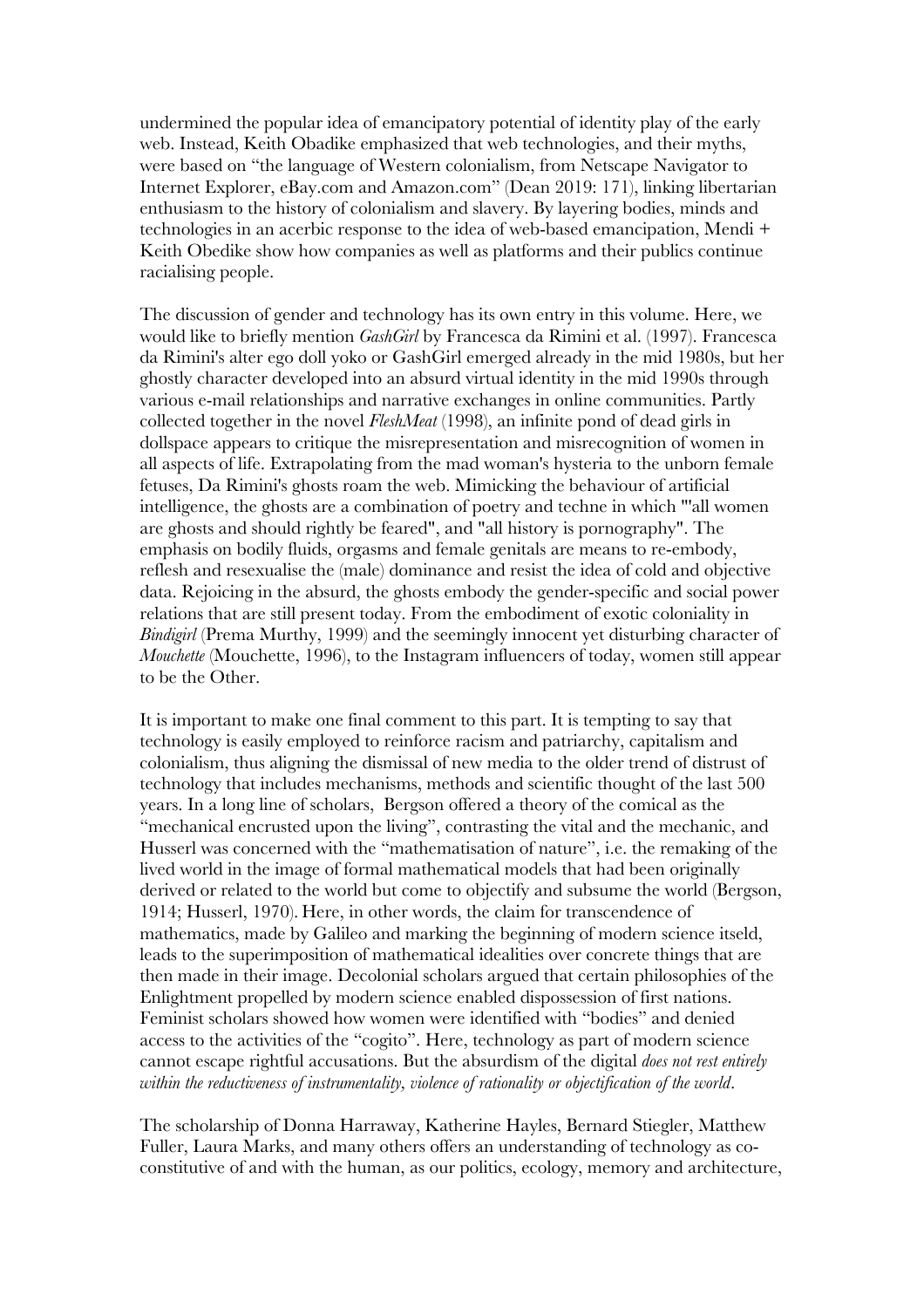part of our flesh, seeing, writing, stuff of cultures. Such co-constitution cuts across scales to arrive at a level if not of complete indifferentiation but undisentangleable forms of mutual informing. This view is cognisant of conflictual in-formation, of paradoxes, tensions, tears and catastrophes. It rebukes the attempts to put technology into a black box of seamless logic. Indeed, to talk about *incongruity of digital media is to discuss distancing and incomprehension, oddness and misfitting, ruptures and conflicts, mad intensifications, violence and glitches in all formations and at all scales*. These are incongruities not and not only between human and machine, body and mind, sensation and logic of code, but *within* humans and *within* the machines, within flesh and ideas, and within sensations and forms of rationality *as well as amongst them*. These are not incongruities between kinds of things, but within things themselves, in their hybrid technical, cultural, political, and abstract formations.

In this way, digital media absurdism is a radically reconfigured and redefined but true descendant of the absurdism variously practised and theorised in the twentieth century.

### **Form and Politics**

Early absurdism, especially of cabaret Voltaire, Tzara and Dada has been linked to the First World War and the incongruity between political craftsmanship, on one hand, and the massive loss of human life, on the other. Mechanisation of killing by early military technology has all but progressed towards the Second World War, another atrocity placed at the heart of the Theatre of the Absurd. Here, the incongruity between the victory of secular rationality and the irrationality of the kinds of lives and deaths enforced by it graduates into a conflicted distance between, as McLuhan put it, the man of action and impossibility to take action. Our current political modality is irresolvability, constructed following the invention of the nuclear bomb through the calculation of the strategies of deterrence.

But it's not only the imploding senselessness of possible total annihilation that is responsible for art's absurdism. The early poetry of the absurd, including Appolinaire, Alfred Jarry's pataphysics, Tzara, some elements of Fluxus, and Soviet absurdists such as Kharms and Vvedensky, but also Platonov, framed absurdity through sociopolitical lenses, through reframing knowledges and ontologies, through materialist Marxist approach to language, engagement with twentieth century revolutions through class, artistic form, and possibility of the future, among many other imperatives. Here again, we have conflicts and ruptures, incongruity between speeds of invention and adaptation, political demand and poetic work, social realities and possibilities.

The early new media art's political context was the fall of the Berlin wall, the collapse of the Soviet Union and the destruction of the bipolar global political order. Far from being a univocal victory of capitalism, it was an incredibly difficult time, of hope and the loss of hope, of orphaned political projects, unsolved problems and abandonment. Throughout the 1990s and early 2000s the political subjectivity to the East of Europe became one of dark ironic cynicism. We will be finding traces of this development throughout multiple projects sharing this existential inclination, both presented below and not included.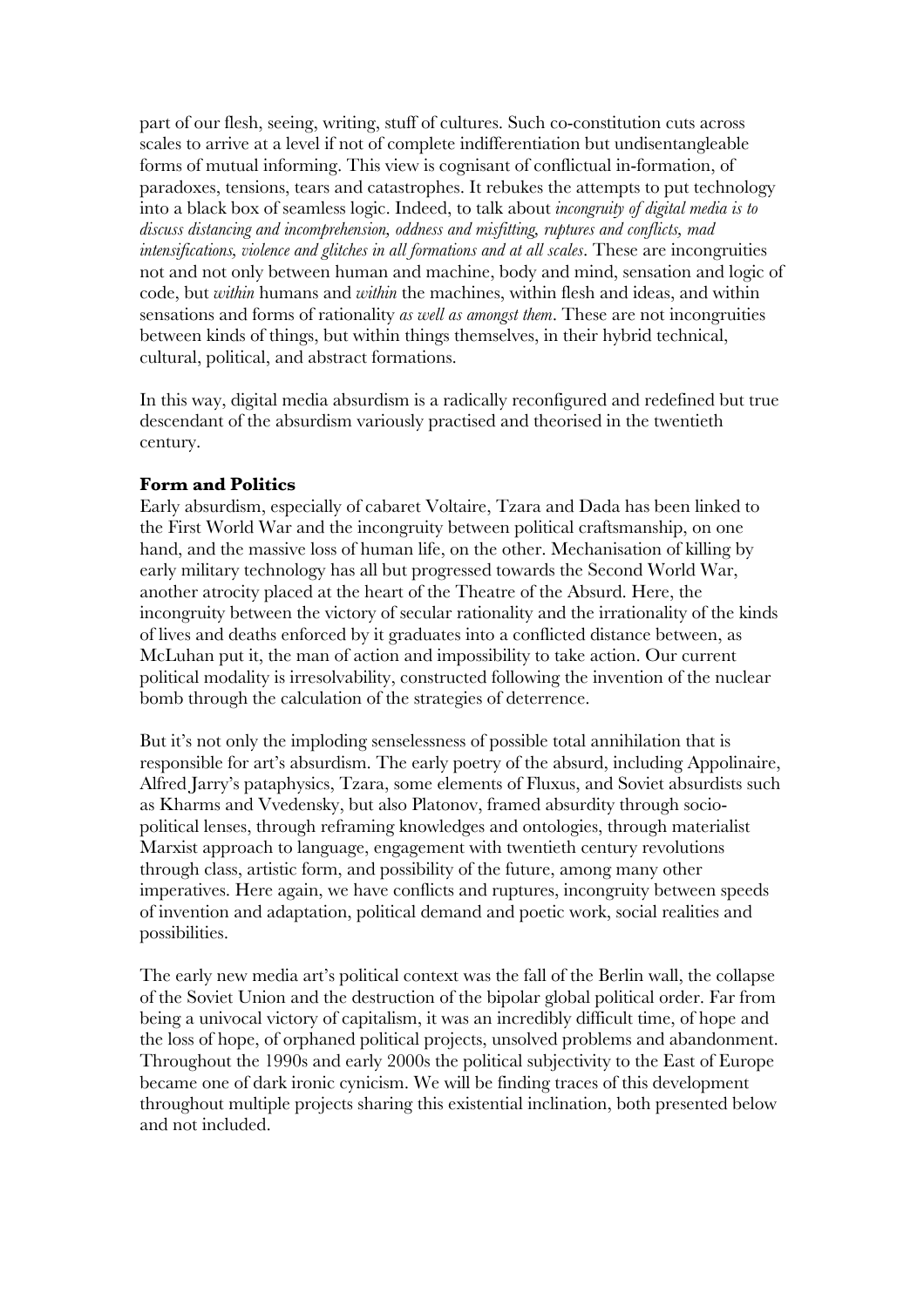*Form Art* (Alexei Shulgin, 1997) in part was a response to the new HTML standard by the World Wide Web Consortium, which included "Form" components that allowed for basic interaction, i.e. submitting data to the server. These all start, when writing html, with the <form> element: buttons and radio buttons, fieldsets, text areas, check boxes. At the time of its creation in Budapest's C3, *Form Art* was partially a parody of this early interactivity. It also took stock of and utilised other, more habitual elements of HTML, such as scrolls, and, by thorough estrangement of the HTML form, it attempted to create a fresh language.

Exploring the full range of "form" elements, the title *Form Art* itself performs multiple tricks. First, it is a direct reference to the technical standard that is systematically explored. "Form" is also a loaded term in the history of art. Varvara Stepanova wrote, in 1921, that the fast developing technological world in the conditions of revolution could not expect art to generate canonical forms. The problem of form was moving outside of the realm of art, and the whole aesthetic approach to solving the problems of form was nothing but atavistic. Constructivism appraised the material foundations of form, but it also discredited the form as the focus. What mattered was 1. the object's production process that gave rise to its form, and 2. the produced object's principle of use. The form itself, said Stepanova, was to become a principle of continual change. What do we make of these in relation to *Form Art*? The form under exploration in *Form Art* has not come from art, as the objects of Stepanova's critique. It is a technical standard inherited from the paper office and borne by the capabilities of the scripting language such as HTML. Yet it is the aesthetic form of the new screen, such as the computer screen and the window of the Web browser. In this post constructivist condition of a form borne by the practical use and the larger technical process, what is art's function, where is art's work?

Ben Lerner says that the problem of poetry is that people expect too much of poetry and it always falls short of expectations (Lerner, 2016). Poetry inevitably falls short of the impact Plato attributed to it in the *Republic*: a world-transforming impact. Art has a similar problem. *Form Art* a priori falls short of art, of our imagination and expectation of art. Sea waves made of jumping radiobuttons? *Form Art* is a depiction of a dead end in the middle of what we are presented with as the highway into the bright future of collaborative knowledge and creativity. The rupture of absurdism is right here.

Computational culture lacks interesting forms of visibility. The visual form of the advanced technical culture of the 1990s was meagre, today it is not much better. What is the visual language of Facebook, Twitter, Google? Of dull data visualisations? With interesting exceptions, such as in architecture, dance or textiles, new media is still square and it knows it. Hence, it attempts to disappear (become a brain implant, a glass interface), become a frame (ugly VR headset that can't be seen once it's on), get out of the focus. Transparency is the aim of new media. How can the art of transparent media possibly look and feel? If the material is invisible or so poor that it is as well as invisible, which forms can we attempt to liberate and for what purpose?

Form Art makes, out of boxes and radiobuttons, of fieldsets and text areas, little human figures, flags, cars, tanks, ships, smoke, snow, tree, dog, cigarette, letters. Why these things? They send us back to bureaucracy, industrial design, factory and office work, the state, the spectacle, "normal life". It feels like whatever trash is abundant in our visual culture, comes out, because it doesn't find any resistance, anything more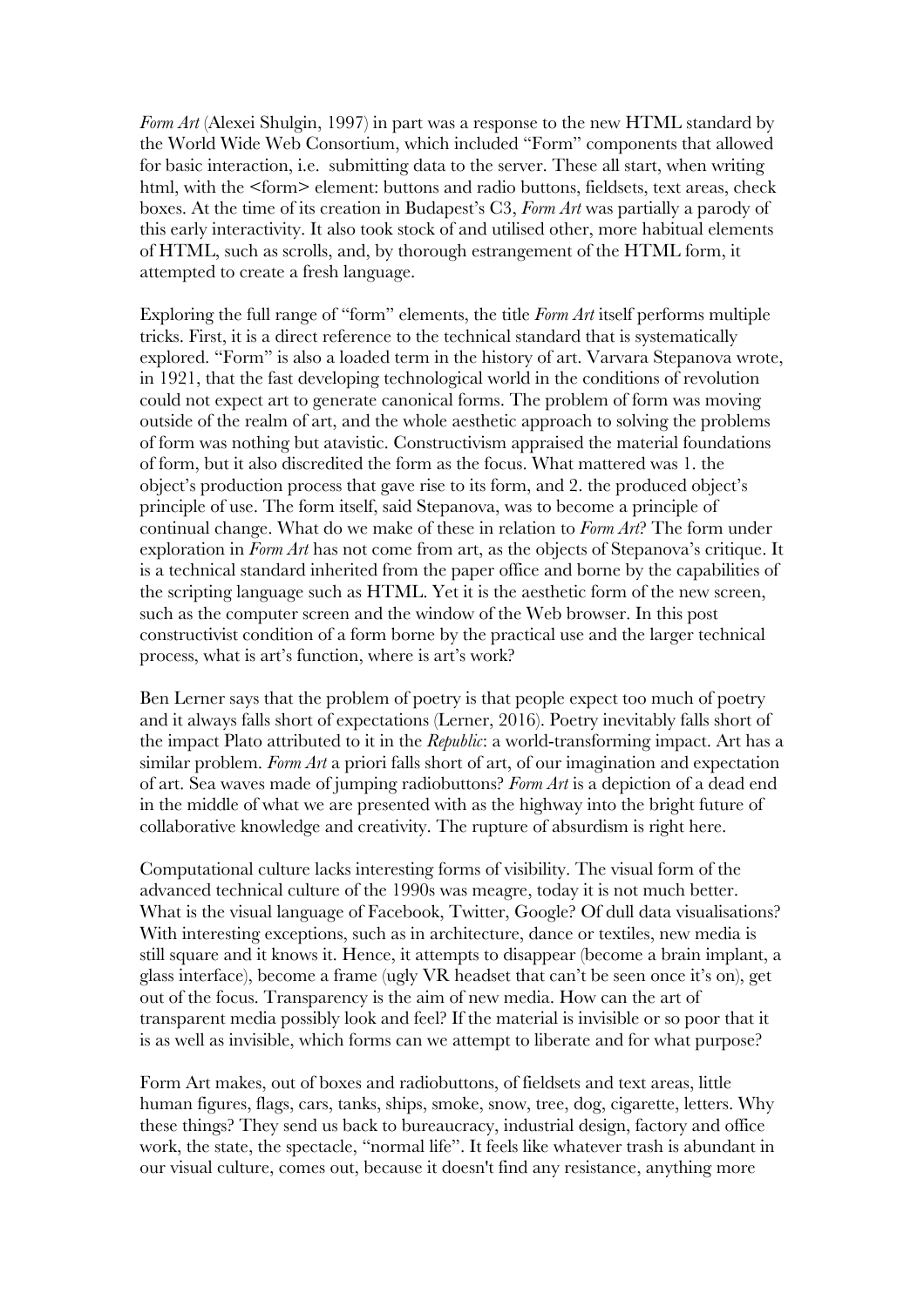interesting to keep it suppressed. The project estranges the forms but doesn't construct an alternative reality, doesn't make a socio-political proposition. In doing so, its funny side appears very dark. While removing instrumentality, it doesn't give anything worthy in return. Four unfillable textareas make a window? This is despair masked as a joke.

Perhaps it is also a conflict between the childlike drawn figurines, plain pictorial signs, forms stripped to basic geometric abstractions of line or algebraic forms of the table, on one hand, and their relentless power, on the other, that is at the core of this project. Excessive power is absurd. Taking on the powerful is a strong undercurrent in media art which could be described in two ways. One is about anti-art and an ethos of institutional critique, with artists attacking estbalished figures and the idea of hierarchy in art. Eva and Franco Mattes copying and republishing art sites (*Copies*, 1999) in the beginning of their career is a prime example here. The gifted computer programmer, polemic artist and provocative critic of capitalism and fascism, as well as marketeer, Netochka Nezvanova managed to become a legend in early net art circles by wrtiting endless poetry / spam entries in mailinglist up to the point of being expelled. While others, such as mez and Igor Stromajer, also created their own netspeak or code-poetry, Netochka's messages – usually a mixture of the Latin alphabet and ASCII signs interspersed with coding – ranged from the cryptic to being illegible, factious and rebellious.

Another line of engagement is a more explicitly politically defined media activist work. Ranging from questions of collective authorship, anonymity and political action under Luther Blisset pseudonym, to the work of Amy Alexander, who wrote software to enable media activists to effectively copy and track amendments to corporate websites, artists and activists intervened in media communications streams, political structures and material cultures to produce alternative narratives, possibilities and realities. Amy Alexander's *CueJack* (1998) was a scanner that, like a camera scanning a QR code today, would lead to a webpage with truthful information about the product's origin and production process. Her software was used by the Yes Men to create a fake website of GATT (now World Trade Organisation) (2000), which looked like the original website but hosted revealing information about WTO's activity. This was prior to the rule of Google, which meant that a "corrected" website was not only findable but could on accasion be displayed as top search result and users could locate get-in-touch email without having looked at the site's content. Indeed, one of its unintended consequences was The Yes Men starting to receive invitations to speak at conferences and to the media as representatives of WTO. They thoroughly employed classical absurdity in their presentations, hoping to shock conference participants and cause media storms. A prank at the "Textiles of the Future" Conference in Tampere, Finland (2003), for instance, featured calculations of affordability of slave-keeping versus outsourcing labour to the Global South as well as the speaker removing his suit and revealing a golden bodycon overall with a body length inflatable phallus / interface device to control remote workers. Not that it really shocked anyone.

Absurdism, which acquired new tastes and scale of visibility with new media, was an effective political tool throughout the 1990s and 2000s and also generated a number of viral and notable aesthetic events, from surfing clubs to cultures of web design (YTMNG), culminating in memes. It was then weaponised by the corporate capitalists as well as the alt-right, especially in the wake of the campaign for Trump's presidency.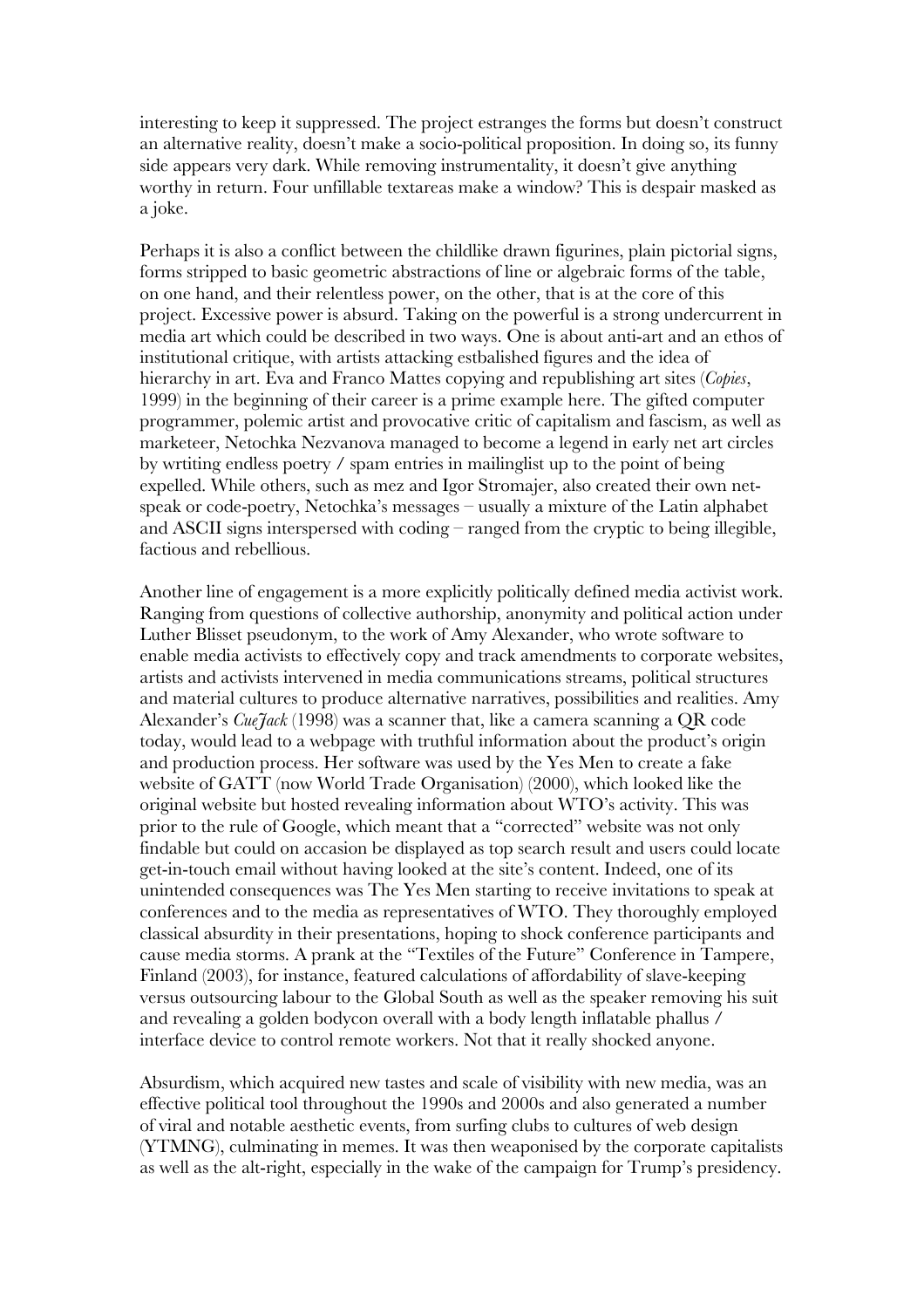The incongruity at the basis of new media absurdism, coupled with nihilism, proved not to be immune to the exploitation by white supremacism. These groups learned to utilise estrangement, experimentation with form and construction and other aesthetic devices of counter-culture very well.

Work by The Yes Men rests on a long tradition of culture jamming and political disobedience that takes on the absurd to enable non-violent protest and oppose the no-escape/no future narrative propelled by the status quo. If we indeed, as Mark Fisher reported, find it harder to imagine an end to capitalism than an end to life, isn't it thoroughly absurd? With capitalism graduating into the order of life itself, twentieth century metaphysical absurdism, including existentialism, takes on a new meaning. Camus framed it as, "[the] divorce between man and his life, the actor and his setting, [which] truly constitutes the feeling of Absurdity" (Camus, 1942). The discord of human life composed of impossibility, irresolvability, disadjustment, misalignment, slow and fast violence and endless destruction is a transcendental expansion on the much earlier ontological ordering devices of the carnivalesque that historically underpinned absurdism. The capsizing of the divine or feudal ordering of the carnivalesque gives way to the non-sense of capitalist structuring of the unipolar world without alternatives - *an asburd world.*

### **Systems and Infrastructures**

The question of the form in relation to politics, one of the core themes of twentieth century art, as we have seen, takes on new and multiple meanings in new media art. Not only a question of direct action and intervention, or appropriation and counterattack, the destablisation of art institutions, anti-art, non-art, and automated curating, it also concerns itself with computational forms, such as databases or machine learning models, and cloud infrastructures, investigating politics and aesthetics of expanded computational systems. *Absurdism here can be used as a method or arise as an effect of human-computer interactions.* At times embraced as a preferred aesthetic, it often takes on a capacity to frame or orthewise systematise a complex set of affairs.

Digital media art not only queried art systems and computational infrastructures, but also created them. The irregularity of new media art was maintained by a consistent line of work aimed at creating platforms and drawing in people and projects from the outside of the field of art. Exemplified by *Refresh* (1996), a deceased project which consisted of pages distributed between geographically dispersed organisations and their servers and the *First Cyberfeminist International* platform organised by the *Old Boys Network* as part of Documenta X (1997), new media art developed infrastructures with a view for inclusion of large amount of voices. Part of this movement was reconceptualising non-art as art. Runme.org software art repository featured a "digital folk and artisanship" category, hosting a number of "objet trouve" projects fished for in the debris of networks. Such folklore was exemplified by anonymous software ephemera, such as viruslike minor prank programs of the 1990s, Easter eggs, various ASCII art traditions, hackers' "canon" of pranks and cool things.

*WinGluk Builder* by an anonymous author, for instance, is a collection of pseudoviruses and a tool for building them. The project is representative of the cracker culture of "revenge software" that produces the impression that the computer is affected by a virus. Running the program would crumble the icons or make the screen blink in every colour it can produce. But as an ironic metacommentary on the all-powerful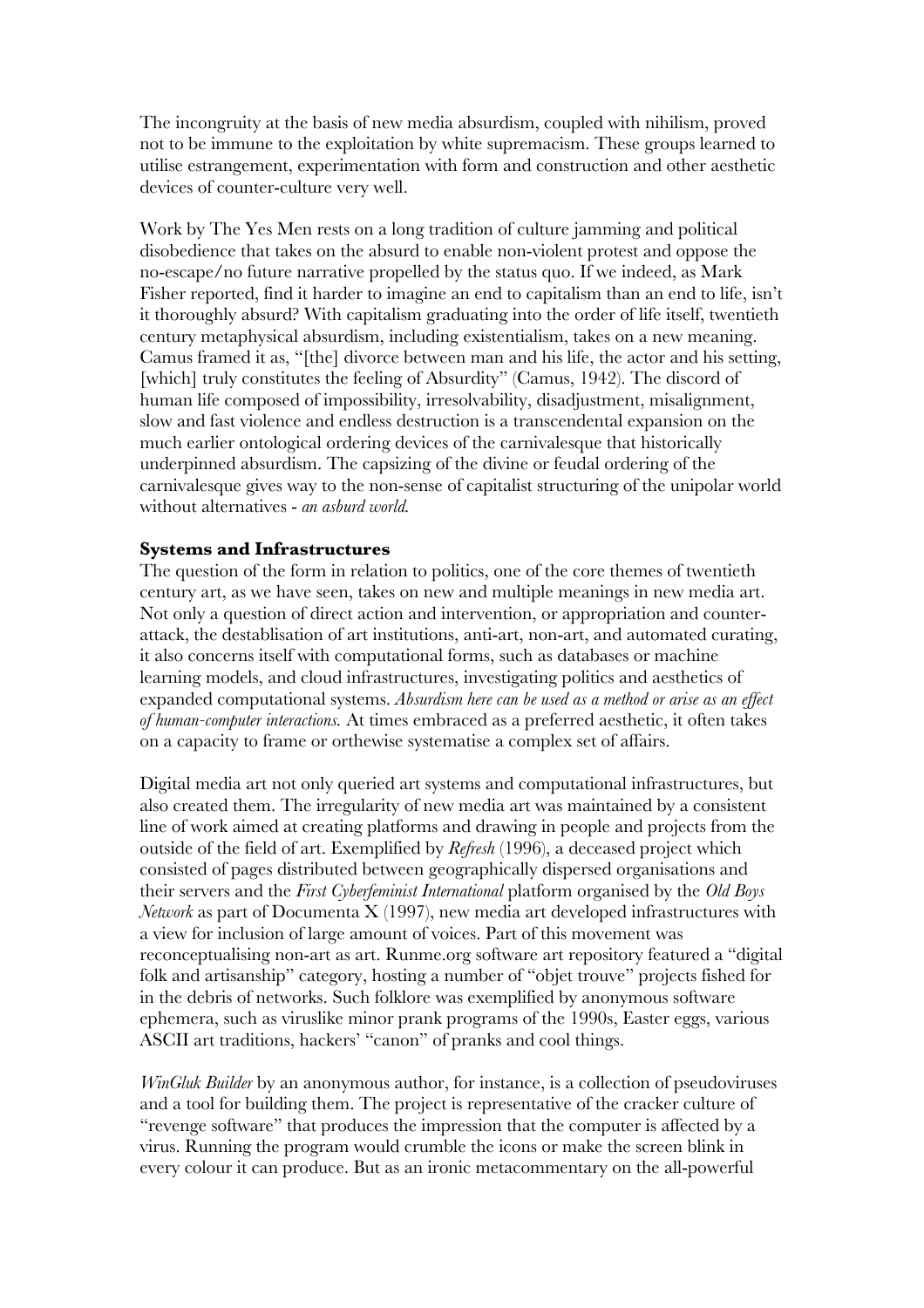cracker culture, *Win-Gluk Builder* is also a program for custom making such "viruses" for users' own disposal via specifying, through a menu, the effects one wants to produce and simply pressing the "generate" button. The project also makes fun of the Windows-like standard application interface that, coupled with a mockery of functionality, makes aesthetic interventions into software design and functionality from niches buried deep in the "dark" Web.

Another example is *Tempest for Eliza*by Eric Thiele. *Tempest for Eliza* is a computer program that uses the capacity of a cathode-ray tube computer monitor to send out AM radio signals to transmit a piece of music. Any cathode-ray computer monitor was constantly sending out high frequency electromagnetic waves that could be caught by short wave AM radio. Thiele wrote a program that displayed such images on the monitor's screen (black and white stripes) that translated into the waves of *Fur Elise* by Beethoven, which can be caught and played by a radio put nearby. The program is a "proof" of the possibility to spy on computer users from a distance. The *Tempest* was exhibited, among others, at one of the *Readme* software art festivals, in Helsinki. It was an absurd sight. The transformation of the monitor designed for visual display onto the radio emitting station designed for the ear was crowned with Beethoven's classical melody performed in low-tech, crackly way. There was nothing else, but black and white lines, transmitting one of the most recognisable melodies of romantic music. The absurdist incongruity between the basic geometry of blocks displayed on the screen and the romantic melody perceived by ear underlined the sheer rapacity of technology that could be processing anything at all but would still look like a bunch of black and white stripes.

Erica Scourti has become known for her performative projects based on her online life, which include prodding and pushing software systems and their analytical capacities, such as predictive computing. From asking a ghost-writer to write her biography based on her online traces in social media, e-mail accounts and search history (*TheOutage*, 2014) to collating fragments (from her online archive parsed by algorithms or semi-automated editing systems) and comissioning others to imagine the missing links to create short stories about her life (*Dark Archives*, 2015), Scourti staged process-led scenarios in which human and computer intermingle and form a collaborative authorship, and where it is never fully clear who the actor is and what is influenced by whom. Scourti's empahasis on automation and machine learning in meaning-making is visible in *Slip Tongue*, 2018 which is structured around snippets of personal exchanges with friends and family which are edited and read randomly by a voice imitation algorithm. Scourti works with predictive text or image sorting and recognition systems, but every time the result has a haunting sense of absurdism about it. Countering the presumed clarity and objectivity technology, Scourti emphasizes the fragmentation, noise, and slack performance of computational processes. While exhibiting a profound interest in the working of computational infrastructures, she never lets them remain abstract. Operating in this mix of her own experiences and (digital) memorabilia with abstract computer protocols that are unstable and liable to fail, her performances unfold to become–with time–increasingly absurd.

In *Life in AdWords* (2012–2013), Scourti e-mailed her diary to herself via her Gmail account, and each day read aloud, in front of a webcam, the keywords that Google came up with. The length of time–nearly a year–of such daily performances gives them an emotional and poetic quality that is stoic, ironic and absurd. Using her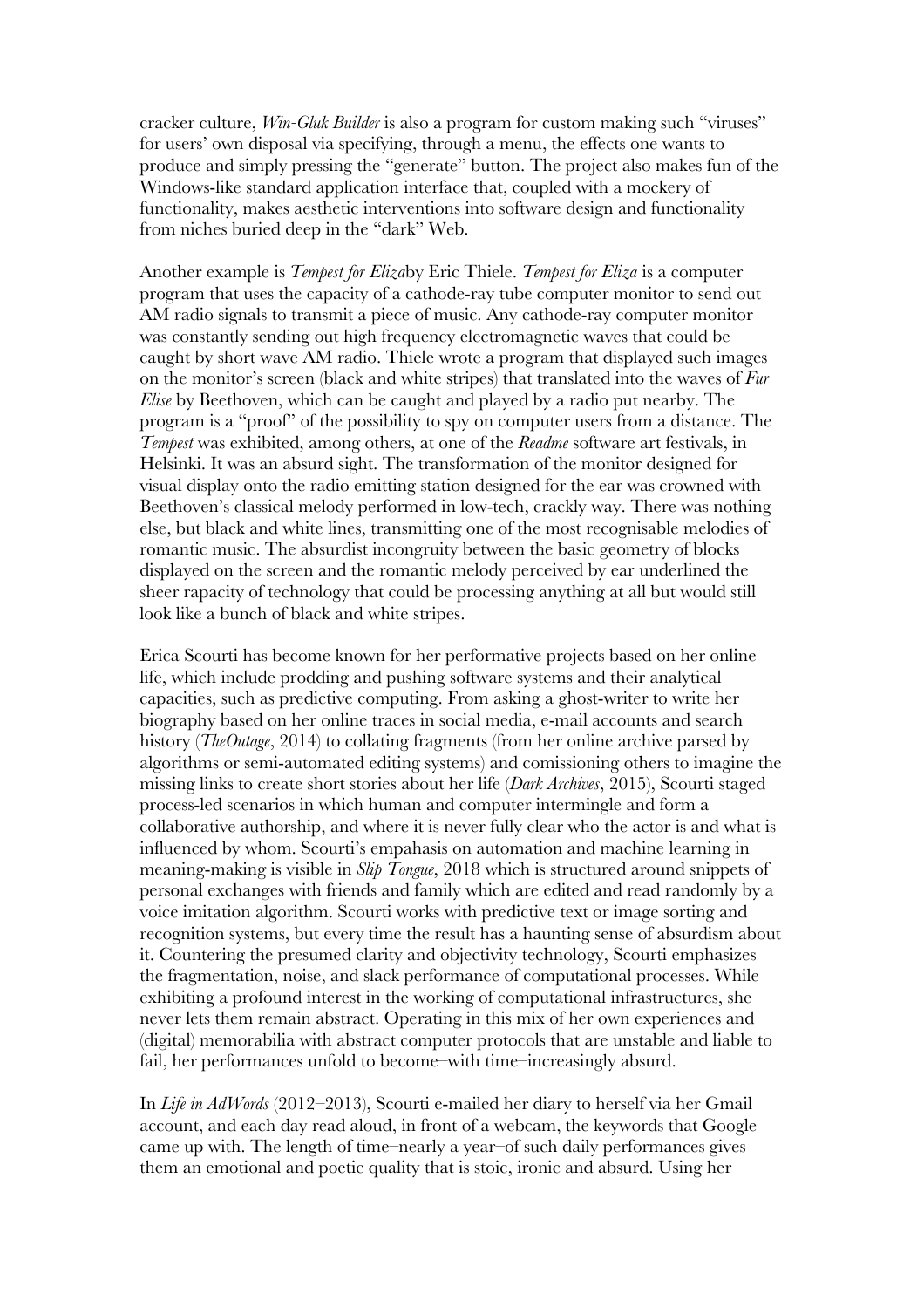private everyday self as a site for artistic experimentation and expression, Scourti takes pleasure in the confusion of boundaries, whether it is of language and fiction or body and identity. While never really sure where the artistic and the private life begin or end, Scourti's semi-autobiographical poetic gestures can seem compulsive in the social media machine of self-branding. This is not only true for herself, but also for her friends and family, whose personal exchanges can become part of her work. It could be argued that these tactics merely play into the mechanisms of neoliberal capitalism and thus reinforce the power dynamics at play. While being very aware of these implications, Scourti shows how, by an intensive scrutiny of different roles and functions and by the application of tactics of exaggeration and extreme appropriation, dealing with the rules can actually empower. Her method is strategic: by using technical translations and filling the gaps with fiction, fragments of videos, photos or drawings, she enacts an absurdist aesthetics which emphasises the sociopolitical implications of personal data being filtered, analysed, fed forward and backward propagated. Performing with the algorithms, bots and other automated intelligent systems in an absurdist way ultimately underlines *the absurdism of big data promises and the absurd lure of artifical intelligence*.

Why not begin a countermove by setting up your own big tech company *DullTech™* (2015)? Constant Dullaart is known for his exploration and subversion of the web as a medium of communication and distribution, in particular in relation to its technological and socio-political constraints and affordances. While playing with his often misspelled or misunderstood, Dutch family name Dullaart, which is not a portmanteau (i.e., constant dull art), he manages to bring dullness to the next level. Dullaart embraces and enacts the Dull as a performative act in the form of a realworld start-up DullTech™. Both a performance and a genuine hardware start-up DullTech created technically simplified–or dull–products, which evolved into *dull.live™*. DullTech is also an "accelerating incubator environment" that serves as a commercial co-working space and a physical platform. Gaining access to, or becoming part of, the corporate tech worlds meant, for Dullaart, operating within their stratification system. This included hanging around trade fairs and chatting on QQ, posing as a businessman while trying to get in touch with producers who were "off their heads with meetings" and finally visiting the factory, figuring out import duties, and designing the products. The brand evolved into DullCloud, DullBrown, DullDawn, DullSocial, and DullDream, and dull.life™ as it continued its metonymic narrative.

Absurd inhabitation of the dominant techno-economic orderings, from the social mingling of the fairs to the bureacracy of the office, and from the industrial order to inverted libidinal machines, was folllowed, for Dullaart by other forms of absurdity. With *PhantomLove* (2017) Dullaart turned to poetry and language as a means to disrupt the conventional use of social media platforms, this time targeting Instagram. Although his main criticism was focused on commercialisation and standardisation through aesthetic appropriation and performance, he also directed his attention to the users of these platforms. In a series of five performances, Dullaart uploaded lines of poetry to the Instagram accounts of semi-public organisations. Helped by an "army" of Instagram accounts, several artificially constructed identities were made to recite the poems. Each account delivered one line in turn as comments to a posted image.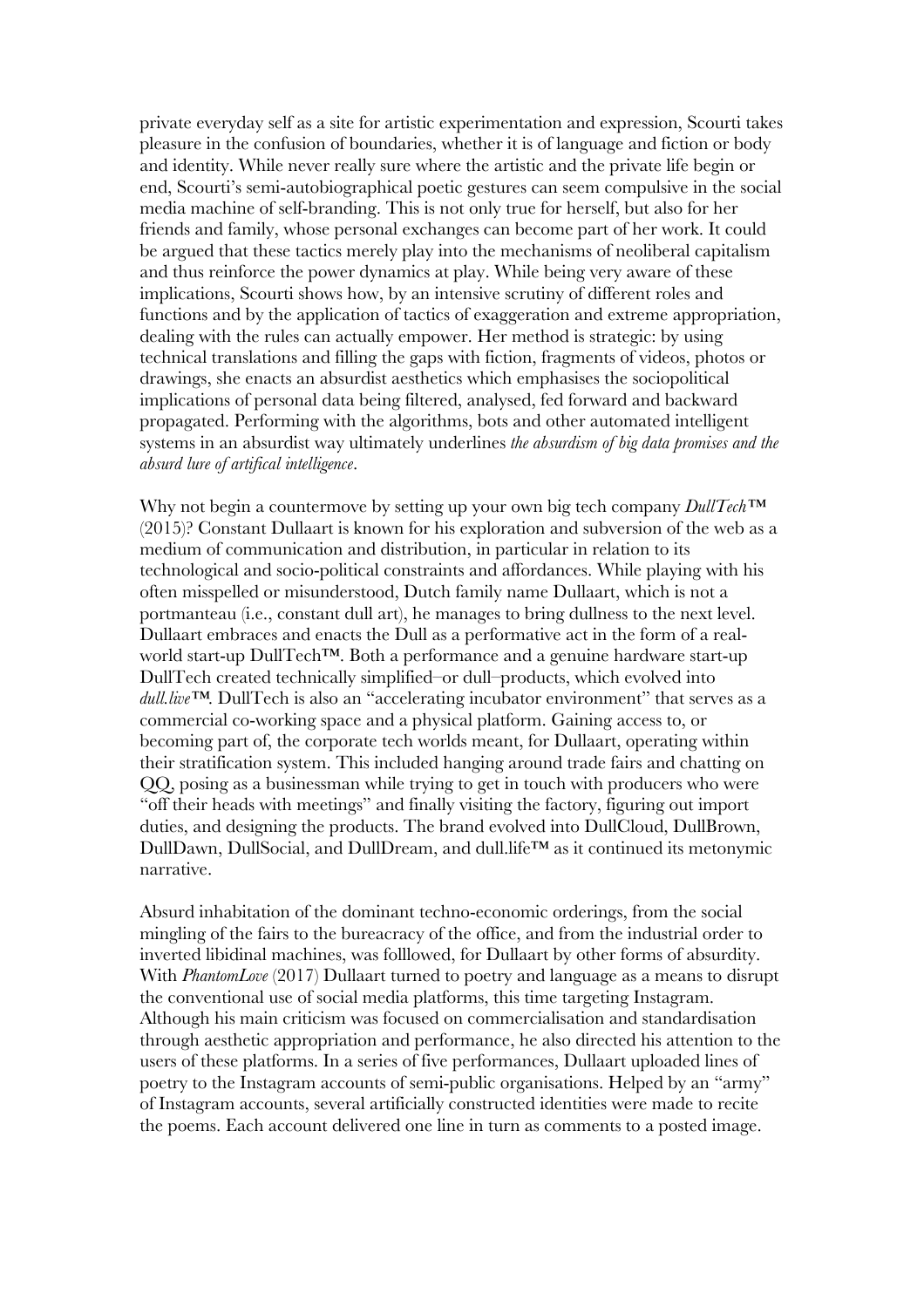*Phantom Love* amplified several questionable Instagram accounts: the public organisations of the EU Council, US Customs Border Protection, Historic Green-Wood Cemetery, Department of Homeland Security, and the Internet Society, an American non-profit that provides leadership in Internet-related standards, education, access and policy. All of them seemed to seek validation from their "audience" via their Instagram accounts. The fictitious accounts were used as new tools and actors for communication, albeit in ambiguous and disconcerting ways. At first sight the comments seemed random, nonsensical and trivial. For example, the first two comments responding to an image posted by the Department of Homeland Security resembled regular responses, a critical and a positive reflection on the initial post, yet the third comment was more cryptic "cesarsantana420 to know ones way around", and it was followed by another fifty or so arbitrary sentences. Or so it seemed. Reading one after the other created a strict and consistent pattern. A rhythm emerged and a narrative unfolded.

As Dullaart lets his "forces" recite, the stanza is coloured by either a militant or a techno utopian dimension, and a chorus develops which is at once nonsensical and sensible, social and technical, a prank and a political statement. While the first poems still follow a functional cadence and rhyme, the later ones are increasingly complex: interspersed with additional punctuation marks, abstract symbols and emojis, creating visual patterns as well as signalling the often automated nonsensical response mechanisms on social media, and using words from different languages to create double meanings and confuse: for instance, 'kind' (English) and 'kind' (Dutch, for a child). To find out what is happening in Dullaart's poems requires a close reading: who or what is speaking, what or who is spoken about, and how the comments relate to each other and to the main account. In the process, the reader becomes immersed in the intermingled identities and voices; some of them human while others are propelled by technology. Although Dullaart is not interested in writing computergenerated poetry, the technical aspect of word exhibition is nevertheless an important part of the work, and in particular the question of how artificial identities are created and intercepted or not, and thus affect the meaning and context of the poem. The material is both tool and content. Indeed, while Dullaart made a strict protocol for the "armies". What actually happens is that each line needs to be logged manually, and one follows the other after it has been validated. Yet it may happen that the verification comment comes later than expected and someone has already pushed the button twice. So, the same line might appear suddenly in two different accounts. However, inevitably, the rhythm and content will change as identities are unmasked, either because they are discovered as fake or because the owner discovers that her account is used in ways she doesn't like. The latter, also known as a "stealth account", emphasises how identity is often not clear and can be used in ambiguous ways. Similarly, in *Phantom Love* the distinction between real and fake accounts is not straightforward: while Dullaart instigated the process, the technical machine performs–or conducts–the outcome, at times interrupted by human input. Moreover, the poems were released anonymously, and although one is signed at the bottom and Dullaart revealed his authorship after a while, most users will likely have been puzzled as to what happened: are the poems idiocy, a critique or a praise? The regularity of the stanzas and the irregularity of the words and symbols, the formal instruction versus the mechanical randomness, and the ambiguous use of identities, infused by computational processes, make the poems expand beyond themselves, creating multiple readings and understandings.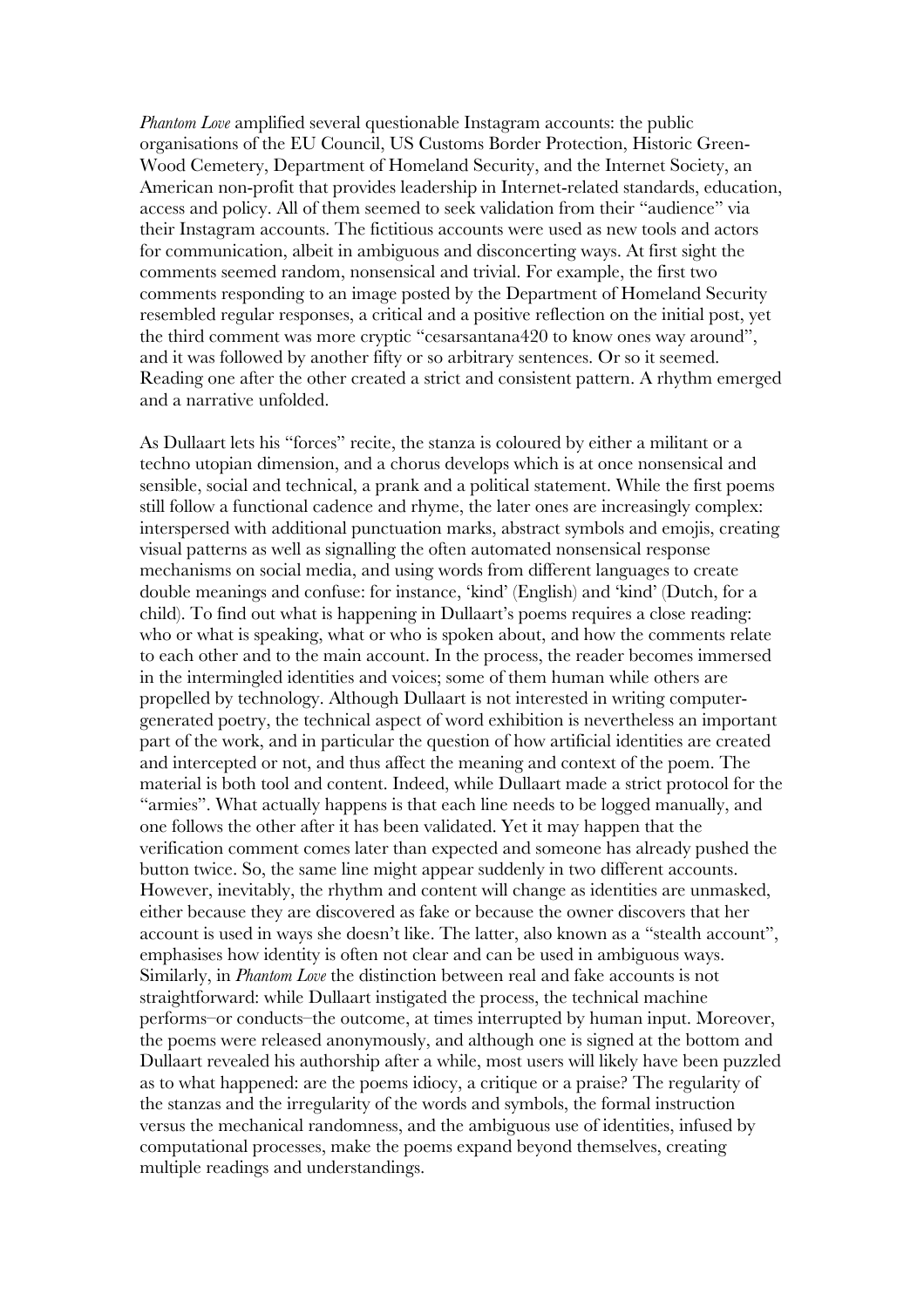By undermining the fundamental structures of the platform and subverting the like economy through the practice of commenting, Dullaart manages to create confusion, if only for an "Instagram moment". That these moments don't last is not lost on Dullaart. The domain name http://www.attention.rip/ and the tag #attentionrip are the preambles for the day the predictable will happen: the accounts will be identified and subsequently shut down. In an attempt to save the perfomance Dullaart recorded the entries via webrecorder.io where they can be read in full, albeit the immediate surprise of the sudden encounter (in many accounts one post is liked many times more than others) and thus its tactical appeal is lost. Without expectations, Dullaart's poetry alienates its form, the context in which it performs, interweaving and estranging the technical, human and the social media platform. The alienation is where absurdism is resurrected.

Systems, whether seemingly natural, such as language, or ostensibly hierarchical, such as "the art world", orderly, such as bureaucracy, or messy but often working, such as image recognition software, and infrastructures, including global distribution of goods or labour, cloud computing, as well as forces and movements, of capital and political power, are difficult of take on. As it is often not possible to meaningfully step outside of them, taking on systems and infrastrutures has to rely, at least partially, but inescapably, on formulations and enactments on their own terms. Similarly to how language delienates expressability, and objections to language are formulated in language, distrubance comes from within. *The moment of the absurd is the breaking down of completeness, success, and seamless capture.* Goedel's theorems of incompleteness, proving that any formal consistent system will always have statements unprovable within the system, led to Alan Turing's exploration of the halting problem, which he solved with the invention of the Turing machine–the foundation of today's computer. *What if the rupture and incongruence of absurdity is at the heart of the digital machine?*

#### **Instead of a Conclusion**

What digital media absurdism does to twentieth century absurd is to broaden it, simultaneously abstract and materialise it, globalise it, make it a platform, and dehumanise it. Twentieth century absurdism was partially rooted in the anguish of humanism and the realisation of its limits, the collapse of the subject and the focus on the materialist forces of transformation. As the notions of the worthy subjects are expanded, through struggle, to include non-male, non-white, non-human, the logic of the absurd widens. The absurd concerns meaning and evolution; cells, immune systems and colonialism; bodies, affect and algorithms; violence and global infrastructures. Hence, the absurd is not pinned on a "versus": humans vs technology, sense vs code, irrationality vs instrumentality, but on incogruinities of a "within".

Digital media and its computational processes affect lived time and reconfigure space. Digital mediation allows for zooming in on miniscule ruptures as well as zooming out to joined calculative efforts. The digital scales very well. It has the capacity to intervene before one's consciousness can register it as well as drive one insane by service requests. It is the technology of the affect. It is the renewed constructor of race. It is the logic of governance. It is in our bodies. It can operate globally in the cloud, solving problems and creating problems. It is the future of intelligence and war. It is a new instrument through which everything looks to be made differently.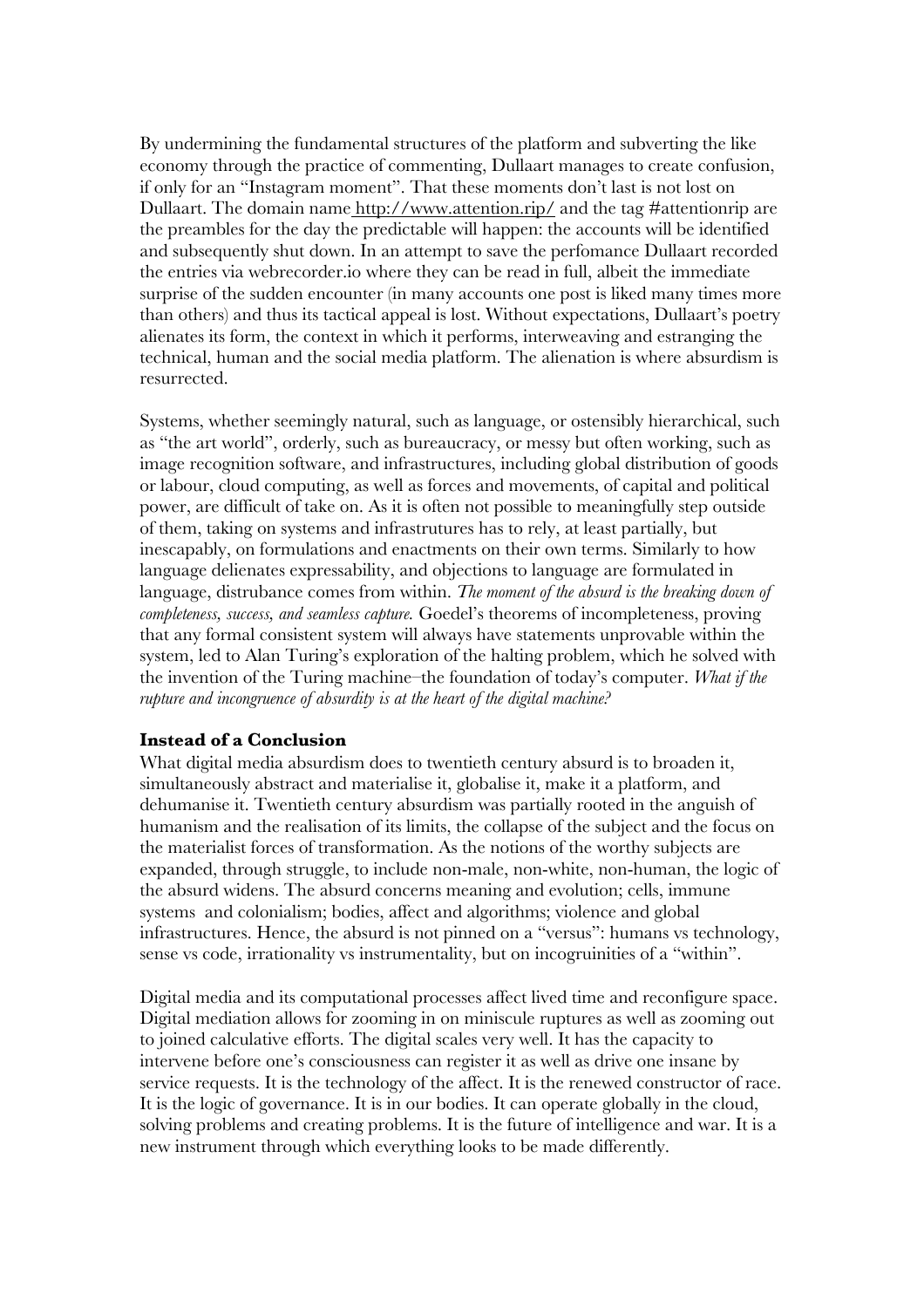The digital absurd is the distance, discord and incongruity that appear through the new look, everywhere you look. The digital media absurd utilises and builds on the devices employed by the absurd before it: sarcasm and parody, jester performance and trickstery, nihilism and ache, illogical sequences of actions/narrations/images, clashing registers of knowledge, breakages, context swap, shock, but it also develops new forms for the absurd. These include the total archiving and the madness of data, technological infrastructure as a failing artistic material, despair of form, kidnapping content, and many other.

We have not mentioned even one per cent of projects warranting inclusion here. We could have written about the dadaistic, vanishing digital in the *Museum of Ordure* (Geoff Cox, Suart Brisley and Adrian Ward, 2001). More could have been said about the absurdity of automation, both in terms of identity (Cornelia Sollfrank, *Female Extension*, 1998) and infrastructural form (Jodi, *Geo Goo*, 2008; Igor Stromajer, *101 algorithmic computer-generated pseudo-poems*, 2020; Matthew Plummer-Fernandez, *Novice Art Blogger,*  2015). We have deleted a whole section on database absurdity as the essay got too long (Olia Lialina, *Myboyfriendcamebackfromthewar*, 1997 and Sakrowski, *Curating YouTube* 2010). Very little was said on absurdity as trickstery and parody (Janus Janus Janus; etoy; Ubermorgen). Many more examples of alternative art organisations and platforms could have been included (F.A.T. Lab, Van Gogh TV and others) as well as interventions into corporate giants and new machine learning systems (Aaron Koblin, *The Sheep Market*, 2008). Perfomances of idiocy and absurdist interventions into software systems such as social media, maps and video hosting platforms could be further investigated (Petra Cortright, *vvebcam* (2007); Rosie Gibbens, *Micropeformance*s, 2021; Ogmeos, *School of Zen Motoring,* 2020). Complex investigations of systems, including ecological, mystical, politicial, sexual and their intertwinement with the digital warranted a section (work by Heath Bunting, Martin Howse, Shu Lea Cheang). However, having reached the word limit, we have to stop writing. After all, isn't it absurd to write about the absurd?

#### **References**

Bakhtin, Mikhail. *On Formal Method in Literary Scholarship* (Baltimore, John Hopkins University Press, 1991).

Camus, Albert. "The Myth of Sisyphus", 1942. https://www2.hawaii.edu/~freeman/courses/phil360/16.%20Myth%20of%20Sisyp hus.pdf

Bergson, Henri. "Laughter: an Essay on the Meaning of Comic" (1914). http://www.authorama.com/laughter-6.html

Husserl, Edmund. *The Crisis of European Sciences and Transcendental Phenomenology* (Evanston, Northwestern University Press, 1970).

Lerner, Ben*. The Hatred of Poetry* (London, Fitzcarraldo Editions, 2016)

Nakamura, Lisa. *Digitizing Race. Visual Cultures of the Internet* (Minneapolis, University of Minnesota Press, 2007).